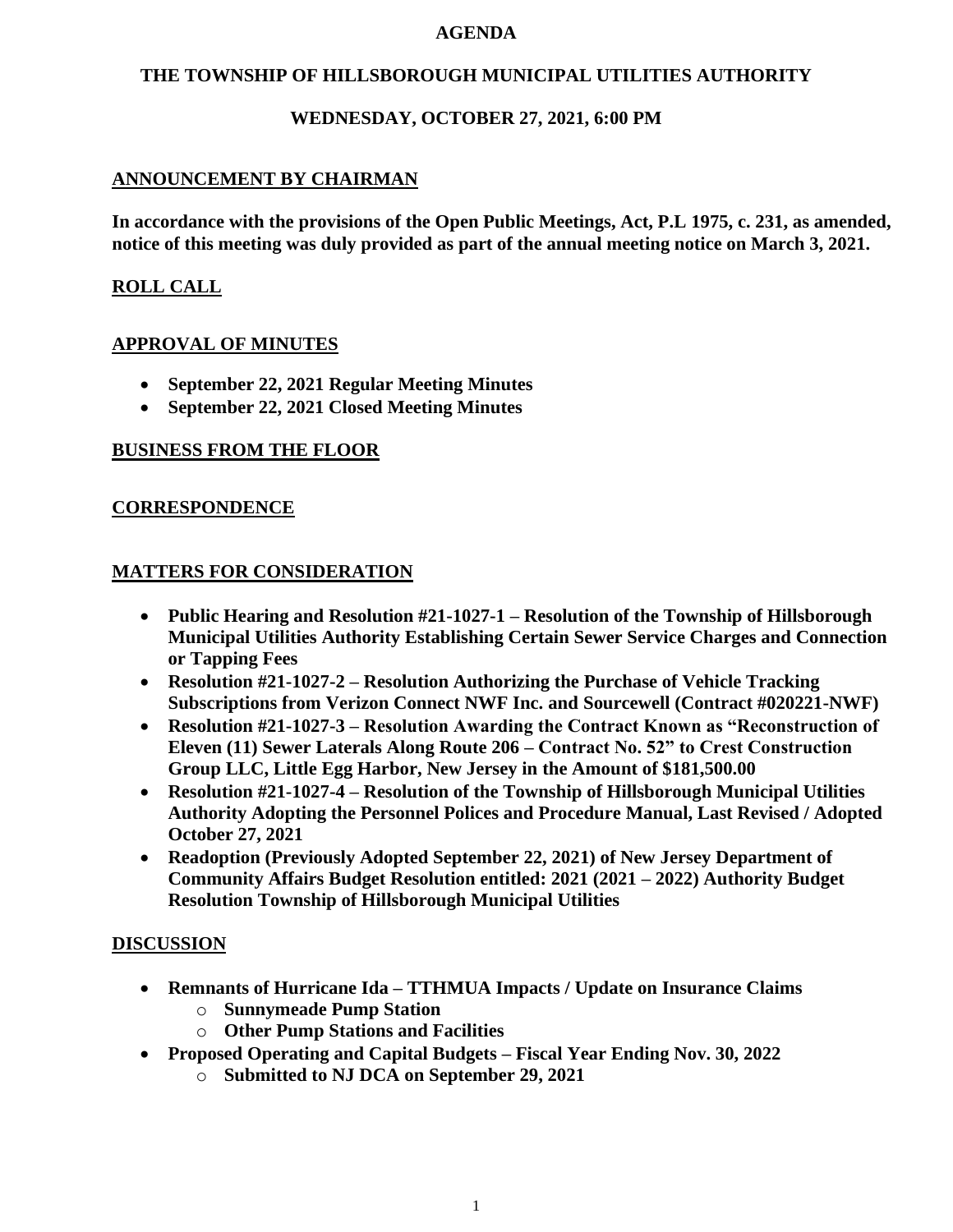#### **AGENDA**

# **THE TOWNSHIP OF HILLSBOROUGH MUNICIPAL UTILITIES AUTHORITY**

# **WEDNESDAY, OCTOBER 27, 2021, 6:00 PM**

- **Sunnymeade Pump Station and Force Main Project**
	- o **Design / Easement Update**
	- o **Copart Update**
	- o **Green Acres Update**
		- **Status of tree plantings in the park.**
	- o **Norfolk Southern Railway Company Agreement**
	- o **Santos Property**
		- **Issues with proposed realignment.**
	- o **Flow meter installation**
		- **Pump station design flows**
	- o **NJDEP Water Bank Financing Program**
		- **Status / Update**
- **Blackwell's Mills Pump Station Replacement (TTHMUA Contract No. 51)**
	- o **Project Status**
		- **Permits being submitted to review agencies.**
		- **Township Departments reviewing plans.**
	- o **Engineering Contract**
		- **Approval of Request for a Time Extension**
- **Rohill Pump Station - Generator and automatic transfer switch (ATS) replacement**
	- o **Project Status**
		- **Final connections and inspections pending.**
- **Rehabilitation of Route 206 Gravity Sanitary Sewer Laterals (TTHMUA Contract No. 52)**
	- o **Project Status**
		- **Two (2) bids received on Wednesday, October 13, 2021**
		- **Recommendation of Award to Crest Construction Group LLC**
- **Mulford Lane Pump Station Replacement (TTHMUA Contract No. 53)**
	- o **Project Status**
		- Agreement with H2M Associates executed
- **2021 Summary (Last revised October 22, 2021) of Will Serve Letters – For Informational Purposes Only**
	- o **No new projects added.**
- **2021 Summary (Last revised October 22, 2021) of Sewer Connection Approvals – For Informational Purposes Only**
	- o **No new projects added.**

# **COMMITTEE REPORTS**

- **Engineering / Facilities** (Mr. McCray and Mr. Scarantino)
- **Finance** (Mr. Damiano and Mr. Scarantino)
- **I/I and GIS** (Mr. McCray and Mr. Nunn)
- **Personnel** (Mr. Damiano and Mr. Scarantino)